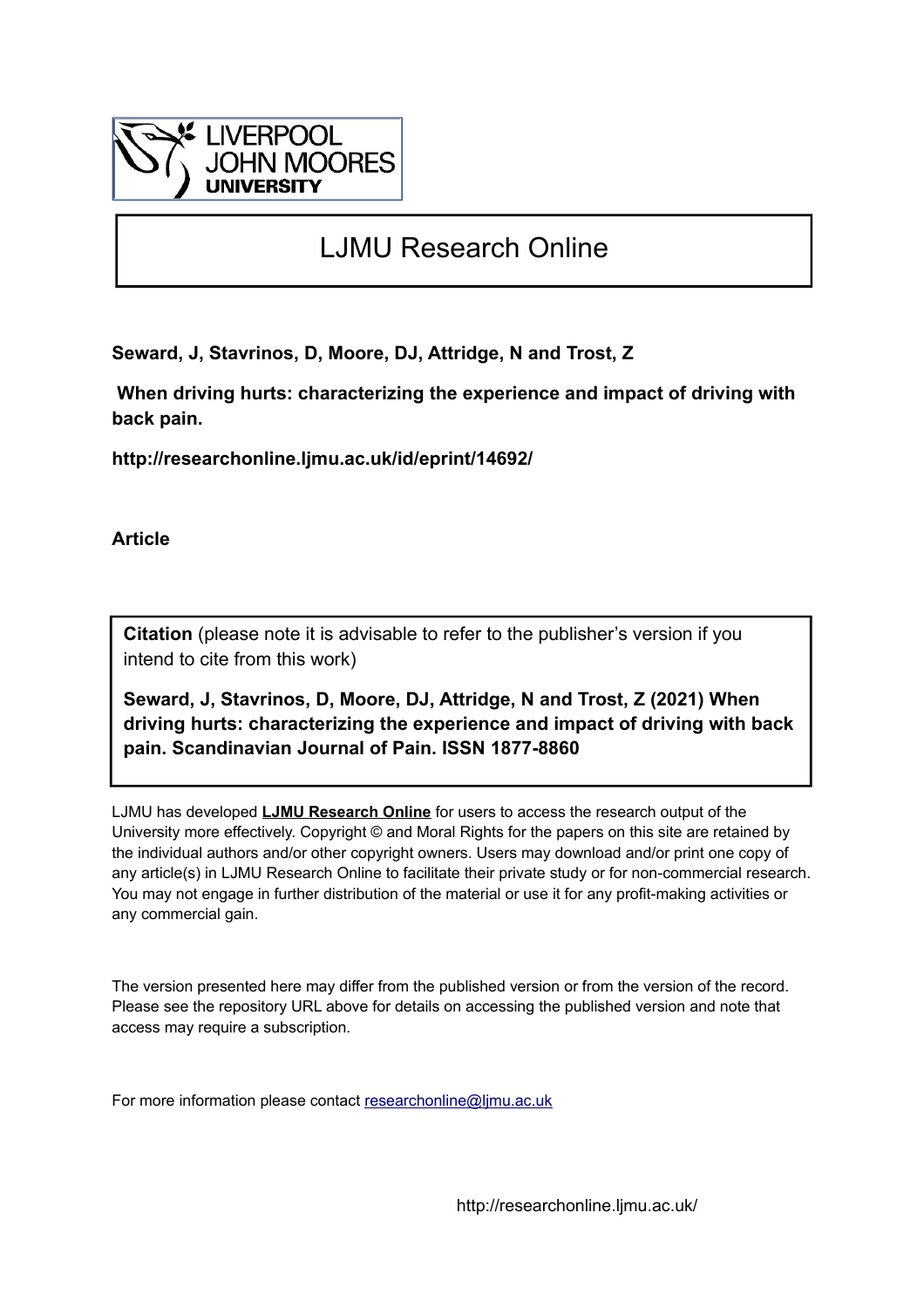# **When Driving Hurts: Characterizing the experience and impact of driving with back pain**

Seward, Joshua<sup>1</sup>, BS, Stavrinos, Despina<sup>1</sup>, PhD, Moore, David<sup>2,3</sup>, PhD, Attridge, Nina<sup>4</sup>, PhD, Trost, Zina<sup>5</sup>, PhD

- 1 Department of Psychology, University of Alabama at Birmingham, USA
- 2 School of Natural Sciences and Psychology, Liverpool John Moores University, UK
- 3 Research Centre for Brain and Behaviour, Liverpool John Moores University, UK
- 4 School of Science, Loughborough University, UK
- 5 Virginia Commonwealth University, USA

Corresponding author: Joshua Seward, Department of Psychology, University of Alabama at Birmingham, Birmingham, Al, USA; Tel: (334) 313-3216; Email: [jseward@crimson.ua.edu](mailto:jseward@crimson.ua.edu)

# Original Article

**Significance:** Research acknowledges the inherent association between pain and attention. The current paper provides an initial examination of the role of attention and pain in the context of driving – a common activity that likewise demands attention.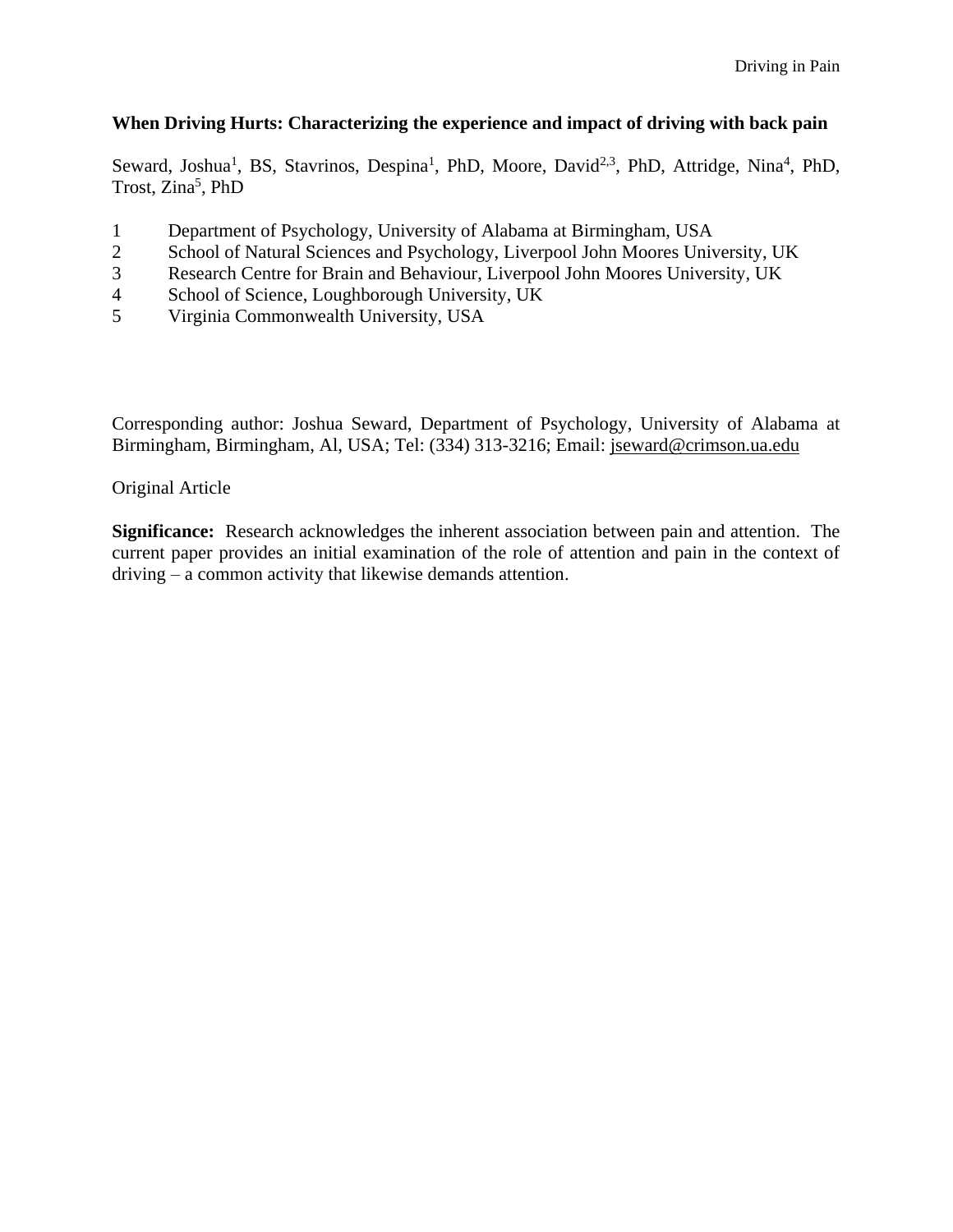#### **1. INTRODUCTION**

 Driving is considered an instrumental activity of daily living (1). Driving is likewise an active process requiring cognitive functions such as perception, decision-making, and attention (2–4). Studies across multiple domains have reliably demonstrated that pain "demands attention" (5–8) and can negatively impact performance on tasks that require attentional control (9). Accordingly, a growing body of research has examined the interface between driving and pain experience (3,4,10–13). In general, both lab (4,14) and field studies (13) have found deficits in driving performance across such conditions as fibromyalgia (11,15), whiplash (3,4,16), and other chronic non-malignant pain conditions (13,14). Collectively, these findings suggest that the experience of driving in pain is a relatively common phenomenon that deserves further empirical scrutiny.

Low back pain is a leading cause of pain and disability in the United States (17,18), as well as one of the most common reasons for work days lost (19,20). Individuals with chronic low back pain (CLBP) report significant impairment across domains of daily living, including family, social, and workplace function (21–23), as well as significant psychological distress (24–28). Studies find that over 60% of long haul delivery drivers (29), taxi drivers (30), and bus drivers (12) experience CLBP. While these studies focus on the physical/musculoskeletal repercussions of long driving hours (12,29–32), to date, very few studies have examined the potential *impact of CLBP on driving experience*, including that of non-professional drivers. For example, Hu et al., (33) used epidemiological data from Department of Motor Vehicles (DMV) records to identify back pain as a potential crash risk factor in older women (but not men). Another study reported that back pain was significantly associated with a collision history in truck drivers, which the authors attributed to potential distraction stemming from pain as well as a limited range of movement (34).

In summary, despite the ubiquity of both driving and CLBP, almost no studies to date have characterized the experience of driving with CLBP. Further, no studies have examined the association between driving with pain and key cognitive-psychosocial predictors of pain experience. In particular, pain catastrophizing, defined as an exaggerated negative orientation toward pain (35), has been associated with worse physical and psychological outcomes in CLBP (36), as well as with greater difficulties in performing cognitive tasks while in pain (37). Of particular interest to the current study, catastrophizing has been associated with attentional capture by pain (7,38) and most recently with cognitive intrusion by pain (5,7,38); the latter was assessed by the Cognitive Intrusion of Pain Scale (ECIP) (5), developed to measure cognitive/attentional interruption by an endogenous or exogenous pain stimulus.

The current study represents a preliminary cross-sectional investigation of self-reported driving experience in a sample of individuals with CLBP, focusing on the experience of pain, affective response (specifically fear, anxiety, and irritation), and self-reported driving behavior and outcomes. The current descriptive findings are intended to serve as a foundation for more future, causally oriented research. We predicted that pain experience, affective responses, pain catastrophizing and the cognitive intrusion by pain would have positive associations not only amongst each other, but also with risky driving behaviors and poor driving outcomes.

## **2. MATERIALS AND METHODS**

## 2.1 Participants

Participants were recruited from the United States using Mechanical Turk (MTurk), which is an online marketplace that allows people to post their study to a job board that is accessible by people with an MTurk worker account. MTurk is commonly utilized in epidemiological and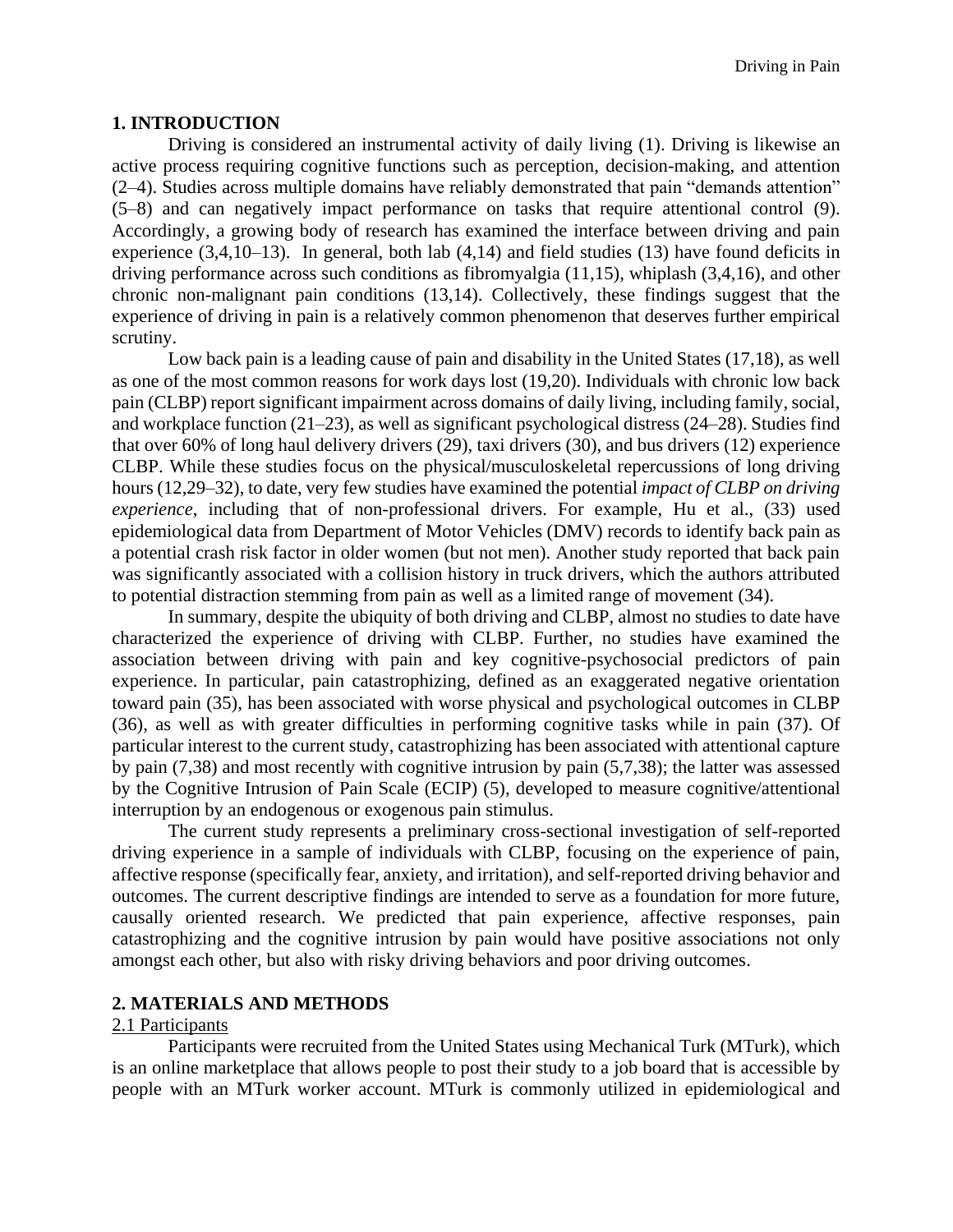psychological research to collect data from the general population (39). Studies of MTurk responses have been found to retain a satisfactory level of internal and test-retest reliability, and have prevalence rates of clinical symptoms matching the general population (40,41). The MTurk job listing invited participants to complete a paid 60-minute Qualtrics questionnaire pertaining to chronic back pain and driving. Interested participants were screened for if they had recurring back pain (minimum 3 months, with more than half the days in the past 6 months) and have driven a vehicle in the past week. If participants did not pass the screening process, they were excluded from the survey and had their IP addresses blocked from being able to retake the survey. Qualitative questions were provided throughout the survey to both provide better insight into participant pain and driving experience and serve as an additional check for inattentive responses (i.e. impossible to achieve weekly driving hours, greater duration of pain than age, etc.). Participants gave informed consent before being screened for eligibility and were compensated \$2.00 upon completion of the survey. This study was reviewed and approved by the University Institutional Review Board (IRB) at the University of Alabama in Birmingham (UAB).

# 2.2 Measures

# *2.2.1 Demographic Characteristics and Driving History*

Demographic information was collected in accordance with the minimum dataset for CLBP (18), including participants' gender, age, income, education, and race. Participants reported the average number of hours spent driving a vehicle each week. Additionally, participants reported the total number of vehicle collisions (where they were the driver) within the last 3 years.

## *2.2.2 Pain Characteristics*

Average low back pain intensity over the past seven days was assessed using a single item on a ten-point scale ranging from 1 (no pain) to 10 (worst imaginable pain) (18). Participants were also asked to indicate the duration of their back pain.

The Pain Disability Index (PDI) (42) was used to measure the degree to which participants perceived that chronic pain typically disrupted aspects of their daily life across 7 different domains: home, social, recreational, occupational, sexual, self-care, and life support activities (e.g., sleeping and eating). Each domain was scored on an 11-point scale ranging from 0 (no disability) to 10 (worst disability). Scores could range from 0 to 70, with higher scores signifying greater perceived disability as a result of chronic pain. A Cronbach's alpha score of .89 indicated high internal consistency.

Participants were also asked to indicate how often they utilized opiate pain medications (e.g., Vicodin, Lortab, Norco, hydrocodone, codeine, Tylenol #3 or #4, Fentanyl, Duragesic, MS Contin, Percocet, Tylox, OxyContin, oxycodone, methadone, tramadol, Ultram, Dilaudid) using a 7-point scale including the items 1 (Never), 2 (Once every few months), 3 (About once a month), 4 (A few times a month), 5 (About once per week), 6 (A few times per week), and 7 (Every day). *2.2.4. Cognitive-Characteristics*

The Pain Catastrophizing Scale (PCS)(35) was used to measure a heightened negative orientation towards pain which included the tendency to magnify, ruminate on, and feel helpless in the presence of pain. Participants were presented with 13 items that characterized various thoughts or feelings about the pain experience and were asked to indicate the degree to which they experienced these feelings using a 5-point scale ranging from 0 (not at all) to 4 (all the time). PCS scores range from 0 to 52, with higher scores indicating a higher degree of pain catastrophizing. A Cronbach's alpha score of .95 indicated high internal consistency.

The Experience of Cognitive Intrusion of Pain Scale (ECIP) (5) was modified for a driving context and used to measure the degree to which pain interrupts or dominates participants'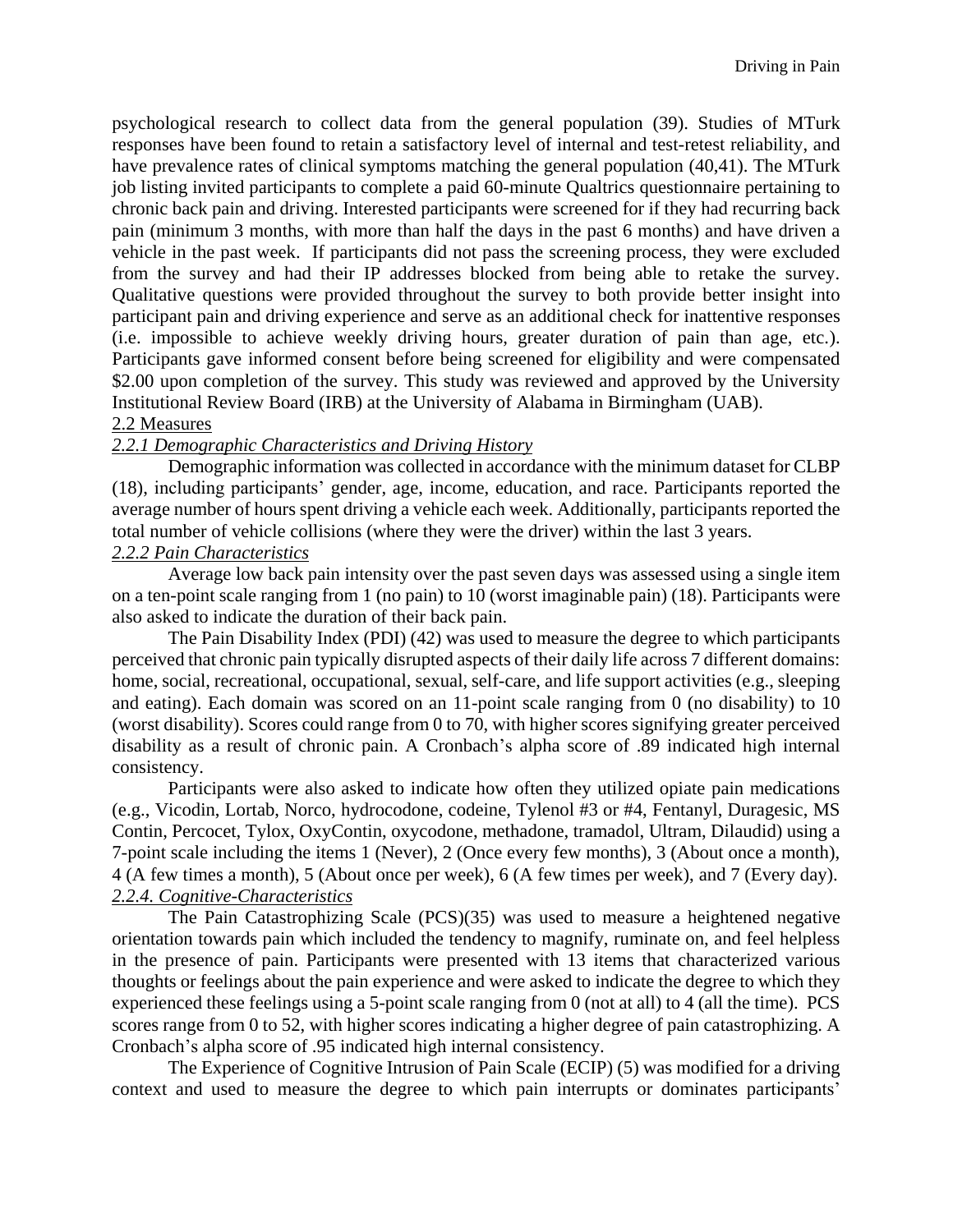cognition and attention whenever they drive in pain. Participants were presented with 10 items that described various cognitive interruptions as a result of pain while driving and were asked to indicate how much each statement applied to them using a 7-point scale ranging from 0 (does not apply to me at all) to 6 (applies to me a lot). ECIP scores could range from 0 to 60 with higher scores indicating a greater instance of cognitive intrusion by pain while driving. A Cronbach's alpha score of .97 indicated high internal consistency.

# *2.2.5. Pain While Driving*

A single item indicating the degree to which participants experience pain while they drive was assessed using a 7-point scale ranging from 0 (does not apply to me at all) to 6 (applies to me a lot). Similarly, a single item assessed the degree to which participants' pain was made worse by driving was scored using a 7-point scale ranging from 0 (does not apply to me at all) to 6 (applies to me a lot).

Participants were also asked to indicate how often they take pain medications, opiates not specified, while driving. This was a single question on a 4-point scale ranging from 1 (Never) to 4 (Always).

## *2.2.6. Affective Responses to Driving in Pain*

Participant affective responses to driving in pain were assessed using 3 items on a 0 (not at all) to 10 (extremely) scale; items included *irritable, anxious,* and *afraid.* Participants were also asked to indicate both the degree to which they experienced irritability at other drivers and other passengers in the car as a result of their pain using 2 items on a 7-point scale ranging from 0 (does not apply to me at all) to 6 (applies to me a lot).

## *2.2.7. Driving Behavior*

The Driving Behavior Questionnaire (DBQ) (43) is well-validated and widely used measure within transportation research; the DBQ was used to measure the frequency with which participants commit violations or make driving errors using 19 items on a 6-point scale ranging from 0 (never) to 5 (nearly all the time). DBQ items provided specific instances of driving violations and bad driving behavior, such as using the right lane to pass drivers due to impatience and tailgating slower vehicles to make them go faster. DBQ scores range from 0 to 95 with higher scores indicating worse driving behavior. A Cronbach's alpha score of .96 indicated high internal consistency.

The 9-item avoidance subscale of the Driving Habits Questionnaire (DHQ) (44) was used to measure the frequency with which participants avoid various driving situations in the past three months on a 5-point scale ranging from 0 (never) to 4 (always). DHQ scores range from 0 to 36 with higher scores indicating more avoidance habits while driving. A Cronbach alpha score of .84 indicated high internal consistency.

A single item measured the frequency with which participants let others drive when they are in pain on a 4-point scale ranging from 1 (never) to 4 (always).

# 2.3 Analytic plan

All analyses were conducted using SPSS Version 25. Means and standard deviations were reported for all study variables after checking for potential outliers. Univariate Analyses of Variance (ANOVAs) examined potential differences between male and female participants. Correlational analyses examined bivariate relationships between study measures assessing relevant demographic, pain, cognitive, affective, and driving behavior variables. Partial correlations were run between study measures after controlling for opioid use and pain duration. One-way ANOVAs examined differences across demographic, pain, cognitive, affective, and driving behavior variables for individuals who reported 0 or 1 or more collisions in the past three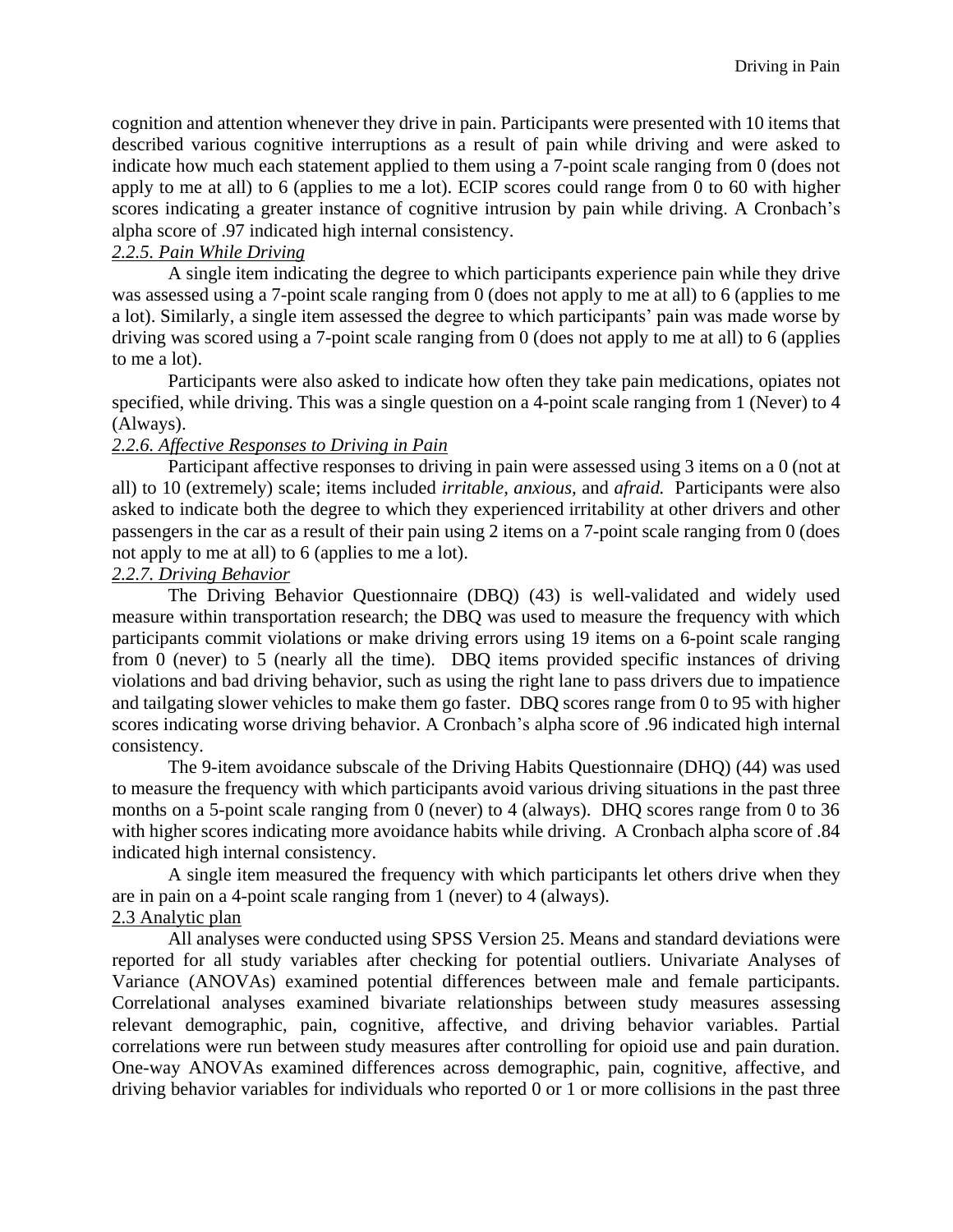years. Additional one-way ANOVAs were performed after specifically controlling for participants who had reported CLBP for at least three years. To reduce the likelihood of type I error we adjusted the alpha level in this research to .01.

# **3. RESULTS**

# 3.1 Participant Demographic Characteristics

Participant demographic information and key count variables are summarized in Table 1. Of the 435 participants who accessed the survey, a total of 315 participants qualified via the screener questions and completed the study. After examining the qualitative questions provided throughout the survey, an additional 8 participants were omitted for providing inattentive responses, leaving 307 total participants (157 female). Of the participant sample, 237 (77.2%) identified as White, and the duration of back pain ranged from 4 months to 45 years (M=6.29, SD=6.63). Participants reported driving an average of 8.06 hours per week (SD = 6.41), similar to recent national estimates among average U.S. drivers (45). Of 307 participants, 53 (17.5%) reported having been involved in at least one collision over the past three years. Male participants reported significantly more hours spent driving per week than did female participants (*F*(1, 302)  $= 7.73$ ,  $p < .01$ ). These gender differences as well as the number of collisions observed in the sample are similar to other driving studies with samples similar in age and gender distributions  $(46-48).$ 

## 3.2 Pain and Psychological Characteristics

Means and standard deviations for participants' pain intensity (M=5.63, SD=1.51) and pain-related disability (M=27.89, SD=13.63) appear in Table 2 along with other study variables detailed below. Score means fell within the expected range of values found in prior publications on CLBP (49–52). Of the sample, 42.2% (n=129) reported never consuming opiate medications. Relative to male participants, female participants reported greater disability associated with pain  $(F(1, 304) = 4.01, p < .05)$ . Male participants reported a somewhat higher frequency of opioid use relative to female participants  $(F(1, 304) = 3.93, p < .05)$ .

Participants' mean pain catastrophizing scores (M=20.76, SD=11.39) and ECIP-Driving scores (M=23.81, SD=15.07) are listed in Table 2. As noted, for the purposes of the current study, the instructions of the ECIP were modified to reflect cognitive intrusion of pain in the driving context; scores ranged widely from 0-60 and were of magnitude and distribution commensurate with previous studies  $(5,53)$ .

## 3.3 Pain and Affective Responses While Driving

Participants' ratings of pain while driving and affective responses when driving in pain are summarized in Table 2. Almost all participants indicated some agreement with the statement "I have pain when I drive", with a little more than half the sample (i.e., 53.7%, n=164) endorsing substantial agreement (i.e., >3 on a 0 to 6 scale). Similarly, the majority of participants endorsed that driving makes their back pain worse, with 61.3% (n=187) indicating substantial agreement.

In terms of irritability when driving in pain, participant endorsement was distributed across the response options, with 6-13% of participants indicating agreement with each response item; 6.6% (n=20) of participants did not endorse irritability and 43.2% endorsed substantial agreement (>6 on a 0 to 10 scale). A similar distributed pattern was observed for items addressing irritability at other passengers and drivers, respectively, with more participants endorsing some irritability at other drivers ( $n=274$ ) versus other passengers in the car ( $n=261$ ).

While most participants reported some anxiety and fear when driving in pain, 20.3% (n=62) endorsed no anxiety experience and 55.3% (n=169) endorsed scores below 5 (on a 0 to 10 scale).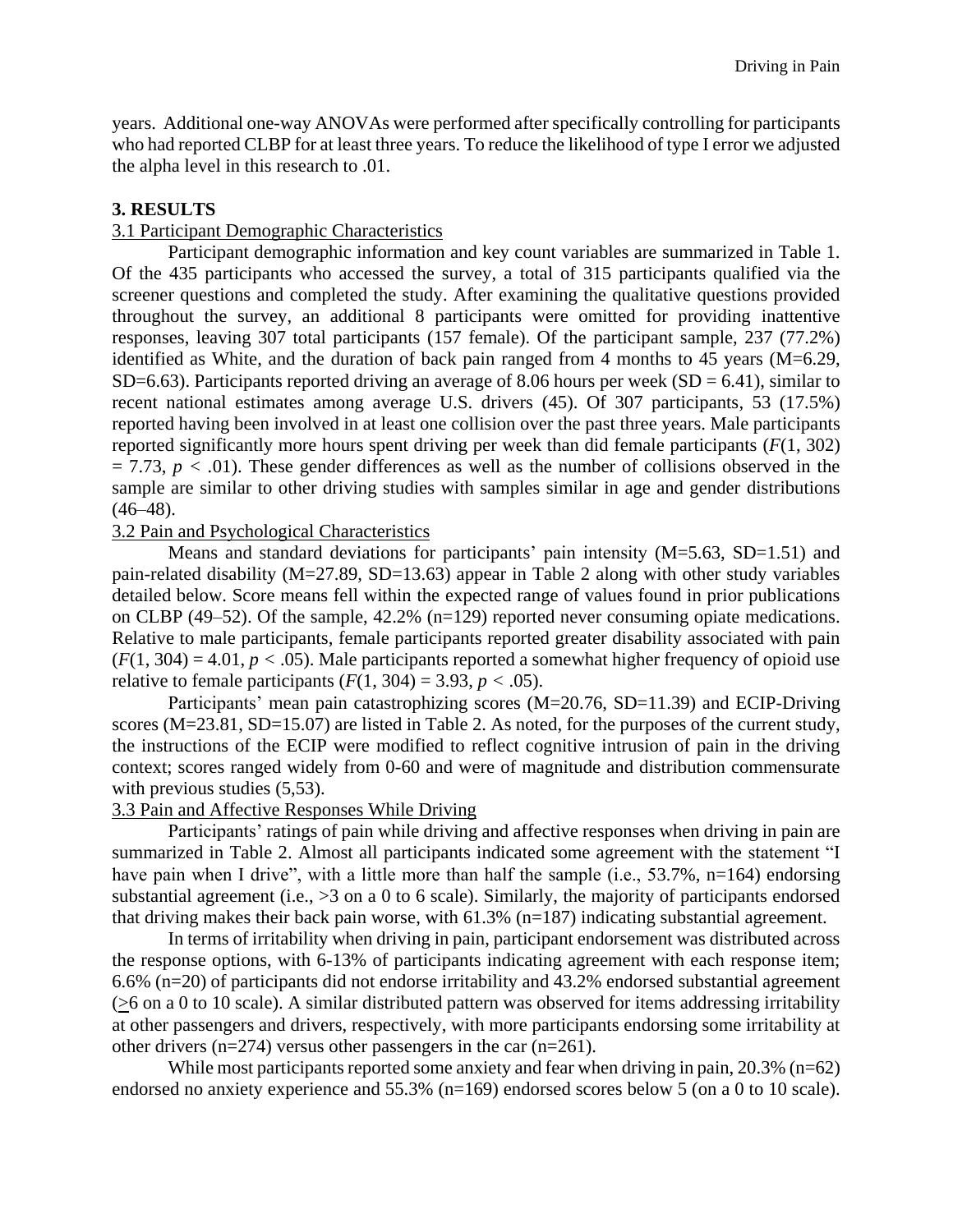Likewise,  $43.3\%$  of the sample (n=132) denied feeling afraid when driving in pain and 77.7% scored below 5.

#### 3.4 Driving Behavior

Contrary to prior research, (54), male participants reported higher DBQ scores relative to female participants, indicating more errors and violations when driving  $(F(1, 301) = 14.74, p =$ .00). Women reported greater driving avoidance versus men  $(F(1, 301) = 20.24, p = .00)$ , and reported being more likely to let others drive when they are in pain  $(F(1, 302) = 10.73, p < .001)$ . 3.5 Bivariate Correlations Among Study Variables

Table 3 shows bivariate correlations between study variables, which are color-blocked in order of magnitude to facilitate ease of interpretation only if their statistical significance reached the .01 alpha level criterion. Self-reported pain intensity showed a strong positive correlation with pain while driving  $(r = 0.41, p < .01)$ . A moderate positive association was observed between pain intensity and pain exacerbation while driving  $(r = .29, p < .01)$ , and irritability when driving in pain  $(r = .21, p < .01)$ . Additionally, pain intensity was moderately positively associated with participants' PCS ( $r = .26$ ,  $p < .01$ ) and ECIP scores ( $r = .29$ ,  $p < .01$ ). Self-reported disability likewise showed moderate to strong positive associations with all study variables, including DBQ scores and DHQ-avoidance scores. Self-reported disability was also positively associated with frequency of utilizing pain medication when driving.

Pain catastrophizing and attentional capture by pain when driving (PCS and ECIP scores) were highly positively correlated; while both showed positive correlations with pain ( $r = .35$ ) and  $r = .39$ ,  $p < .01$ ) and pain exacerbation ( $r = .37$  and  $r = .41$ ,  $p < .01$ ) when driving. In terms of driving behavior, higher PCS and ECIP scores were associated with greater DBQ scores ( $r = .34$ ) and  $r = .34$ ,  $p < .01$ ). PCS showed a higher correlation than ECIP scores with DHQ avoidance behavior and letting others drive when in pain. Both PCS and ECIP scores showed a smallmoderate correlation with frequency of opioid utilization and small-moderate associations with utilization of pain medication while driving.

Higher pain intensity while driving was strongly associated with exacerbation of pain when driving; both showed moderate to strong positive associations to affective responses, in particular irritability at other drivers and passengers when in pain, respectively. Both likewise showed a small-moderate correlation with DHQ avoidant driving responses and taking medication while driving.

Affective responses (i.e. irritability, anxiety, and fear) while driving were all strongly associated with each other and showed small-moderate positive associations with DBQ (excluding irritability,  $r = .26$ , and  $r = .39$ ,  $p < .01$ ) and DHQ avoidance scores ( $r = .22$ ,  $r = .36$ , and  $r = .26$ ,  $p < .01$ ), respectively. Likewise, small to moderate associations were observed between anxiety and fear responses while driving in pain and letting others drive while in pain and taking pain medication while driving. Finally, a moderate-strong positive association was observed between DBQ scores and the use of pain medication while driving  $(r = .42, p < .01)$ . Notably, DBQ scores likewise showed a small positive association with frequency of opioid use  $(r = .21, p < .01)$ . 3.6 Partial Correlations Among Study Variables

Partial correlations were performed to control for opioid use and pain duration. Following these analyses, the following associations were no longer statistically significant: pain intensity and letting others drive when experiencing pain ( $r = .08$ ,  $p = .19$ ) and irritability while driving in pain and DBQ scores  $(r = .09, p = .12)$ . Associations between taking pain medications while driving and a number of different variables were also no longer statistically significant even at the .05 alpha level, including: irritability ( $r = .06$ ,  $p = .34$ ), anxiety ( $r = .05$ ,  $p = .36$ ), irritability at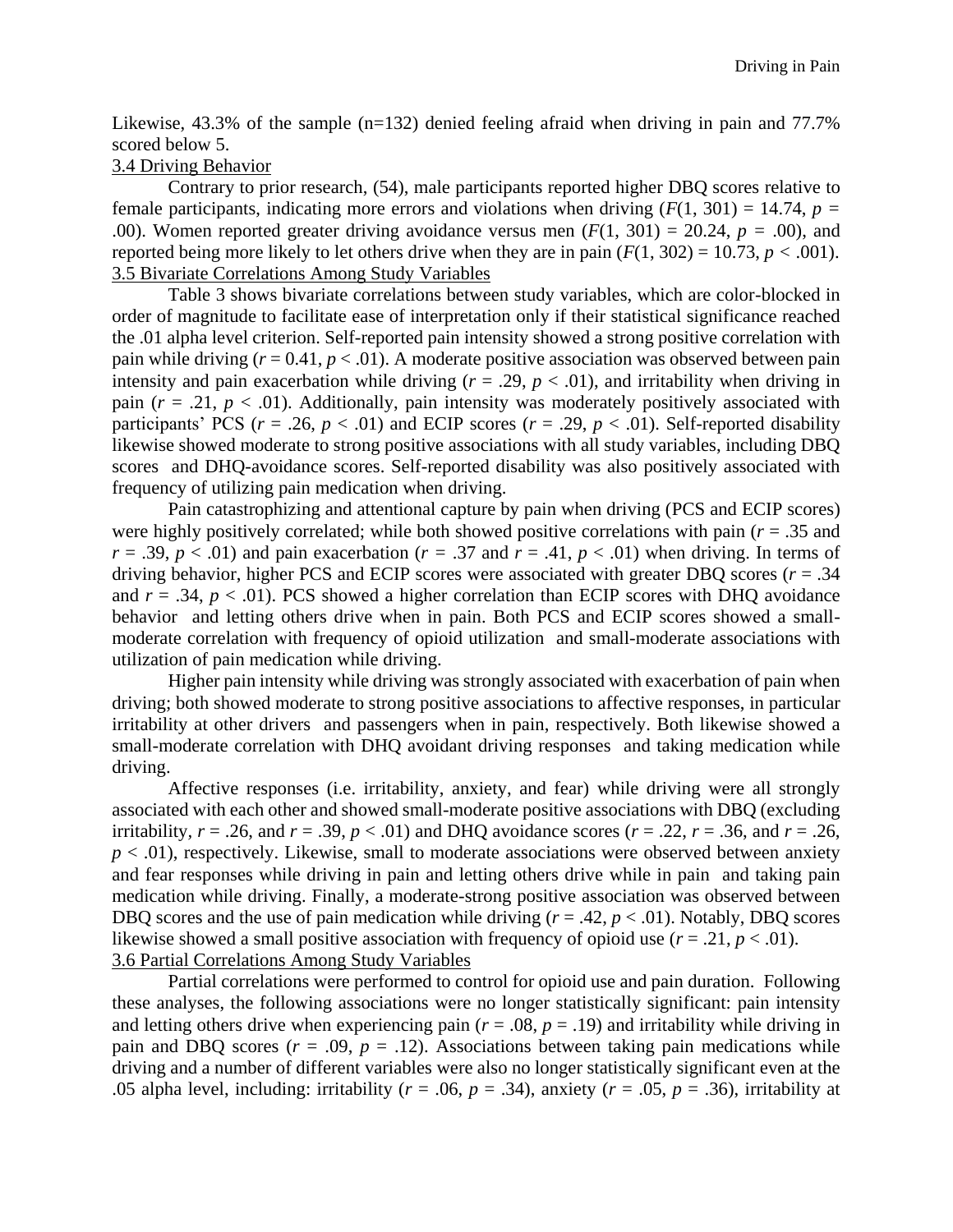other drivers while driving in pain ( $r = .07$ ,  $p = .23$ ), and letting other people drive while in pain  $(r = .05, p = .41)$ . These changes are noted in Table 3; however, the majority of the observed correlations before controlling for these variables remained relatively unchanged in statistical significance afterwards.

## 3.7 Collision History

Table 2 shows means and standard deviations across study measures for individuals with and without recent collision history in the past 3 years. Analyses revealed several significant differences. In comparison to participants with no collision history, those who reported a history of collisions reported higher PCS scores  $(F(1, 303) = 8.46, p < .01)$  and higher attentional capture by pain when driving (i.e., ECIP-Driving scores);  $(F(1, 303) = 7.73, p < .01)$ . Additionally, participants who endorsed a collision history reported greater irritability at other passengers and other drivers when driving in pain  $-$  ( $F(1, 303) = 9.77$ ,  $p < .01$ ) and ( $F(1, 303) = 5.12$ ,  $p < .05$ ), respectively. Participants with a collision history also reported higher DBQ scores  $(F(1, 301) =$ 12.52, p <.001) and higher DHQ-Avoidance scores ( $F(1, 301) = 4.60$ ,  $p < .05$ ) than participants who did not endorse a collision history. Finally, participants with a positive collision history were younger than those with a negative collision history;  $(F(1, 305) = 7.80, p < .01)$ .

The supplementary Table 2 shows that when correcting for participants who have experienced CLBP for a minimum of three years, changes to significance were observed in all previous relationships except for collision history on DBQ scores  $(F(1, 203) = 5.18, p < .05)$ . However, despite the lack of statistical significance, means for PCS and ECIP scores were noticeably higher in the collision group ( $M = 23.30$ ,  $SD = 13.35$ ;  $M = 26.59$ ,  $SD = 17.30$ ) than in the non-collision group ( $M = 20.36$ ,  $SD = 11.35$ ;  $M = 23.00$ ,  $SD = 15.00$ ), respectively.

#### **4. DISCUSSION**

To our knowledge, the current study is the first to characterize driving experience specifically among individuals with CLBP, with attention to the relationship among key sensory, affective, and cognitive psychological metrics as well as self-reported driving history and behavior. Broadly, findings suggest that drivers with CLBP experience a wide range of somatic and affective responses. Indeed, over half of our participants reported experiencing pain when they drive, and the majority reported driving to be a source of increased pain intensity. Further, participants reported that pain while driving resulted in substantial irritation at both passengers and other drivers on the road. In line with studies of other pain conditions (e.g., whiplash, fibromyalgia, (3,11,15,16)), these data suggest that driving may be a significant source of pain and distress among many individuals with CLBP.

Surprisingly, the current study is the first to assess participants' affective response to driving in pain, and the first to address anger/irritation in the context of pain and driving. The relationship between anger and pain has been well-documented in the literature (55–60), as has the relationship between anger and driving (61–65). In the context of pain and disability, studies link anger with negative physical, social, and functional outcomes (58,60,66). Studies also reliably implicate anger and irritation in negative driving outcomes, including more fines, traffic violations, accidents, and aggressive driving behaviors (63,65). In partial support of the above associations, CLBP participants who reported a recent history of collisions while driving likewise reported higher irritation with other passengers and other drivers when driving in pain (note: before controlling for CLBP duration). It is important here to note that pain severity did not relate to the number of collisions; rather, the data points to the importance of psychological factors while driving with pain. While participants did not generally report substantial levels of fear/anxiety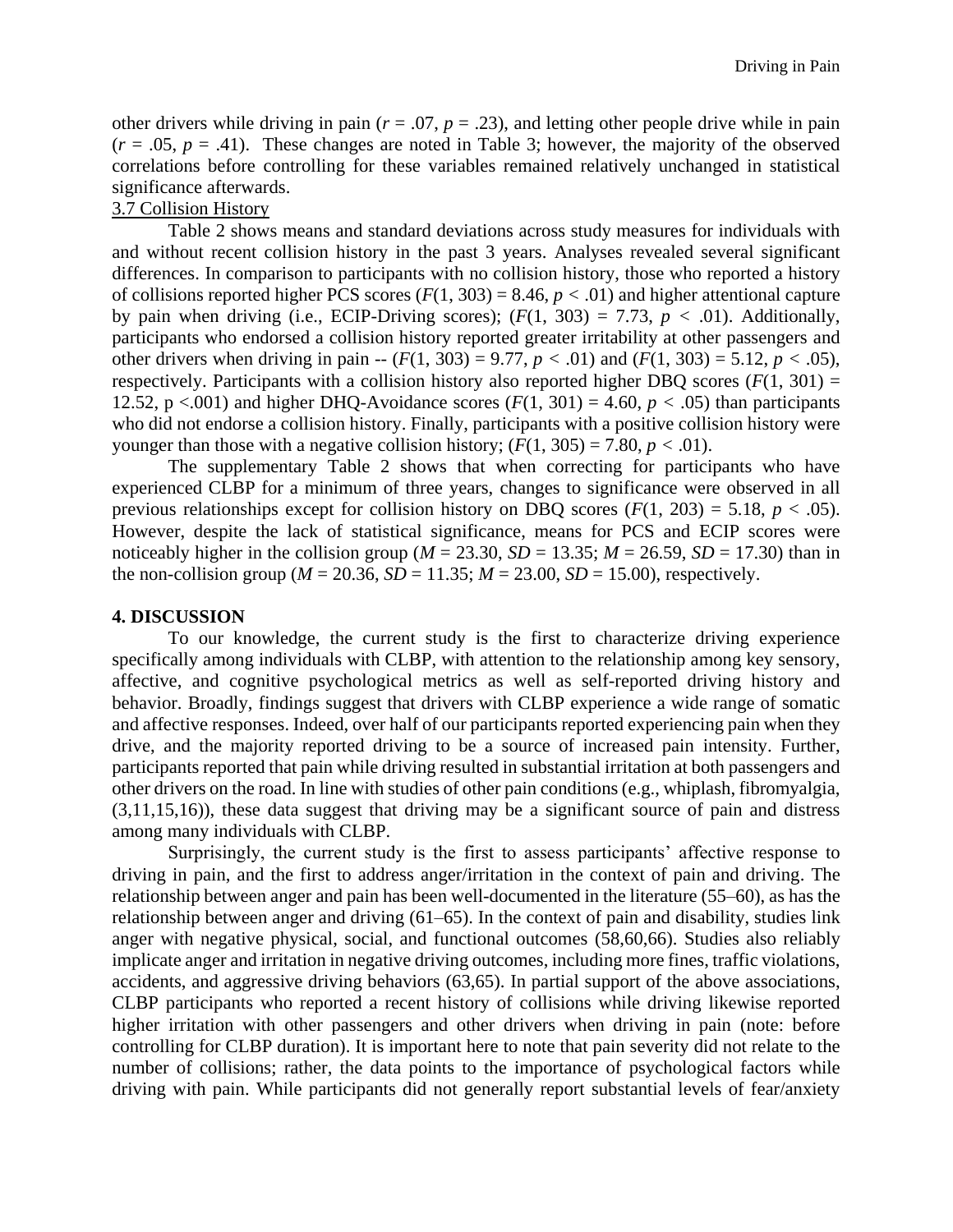when driving in pain, suggesting overall confidence on the road, a substantial portion of the sample reported avoiding driving or letting others drive when in pain.

Of particular interest in the current study were associations observed between participants' ECIP-Driving and PCS scores with pain, affective, and driving variables. In the current study, the ECIP was used to assess the extent to which pain interrupts or dominates participants' attention when they drive (5). Echoing previous findings (6,38) higher scores of attentional capture by pain and pain catastrophizing were consistently associated with elevated pain and negative affective responses in the driving context. Further, elevated ECIP-Driving and PCS scores were associated with more self-reported unsafe driving behaviors (driving errors and violations) and greater likelihood of a having had a collision; this effect remained even after adjusting for CLBP duration. These findings should be considered in the context of an established body of evidence that pain (including back pain) contributes to impaired performance on a variety of attentional tasks (67– 72), and that self-reported cognitive intrusion by pain predicts worse performance on tasks designed to mimic real world challenges (6,7). Further, pain catastrophizing is generally associated with greater pain hypervigilance and difficulty disengaging from pain-related stimuli (37).

To date, very few studies have examined attentional function in the context of driving with pain. Studies of drivers with whiplash disorders found self-report of reduced concentration/ attention when driving (3,16). Three studies failed to find laboratory-assessed differences in attention-related functions between healthy controls and participants with pain, including mixed pain (13), fibromyalgia (15), and whiplash (4) samples. At the same time, all studies identified performative driving deficits (e.g., greater weaving, worse coordination) among participants with pain (4,13,15). While the current study did not compare participants to healthy controls, our results suggest that, in addition to standard tests of attention, it would be useful to assess the relative attentional toll of pain among drivers with painful conditions, and that this may provide a more nuanced understanding of driving-related findings. Further, although chronic pain patients have been shown to perform poorly on a range of neurocognitive tasks, these have generally been tasks performed for brief periods of time and which are novel to participants. Driving by comparison is a highly automated process which may therefore show differing relationships between pain and cognitive processing.

It is important to note that participants with CLBP in our sample did not report higher frequency of crashes compared to prior work with comparable samples. Although prior studies have identified driving performance deficits in specific pain populations (4,13), and have even drawn association between back pain and vehicle collisions (34), *the current findings do not suggest that CLBP is a risk factor for poor driving outcomes.* Rather, our study is the first to link common psychological phenotypes among individuals with CLBP (34) with a number of problematic driving-related outcomes. Given the prevalence of CLBP in the general population (17,18) and in professional drivers (12,29,30), the current study provides a foundation for efforts to better understand the mechanisms involved in driving behaviors of those with CLBP as well as the relationship between key cognitive-affective, attentional, and behavioral factors identified in the current study.

While research examining the direct effects of pain on driving performance is currently quite limited, considerable research has examined the effects of analgesic medication, in particular opioids, on driving outcomes (2,73–79). In addition to cognitive and attentional impairments (79), opioids are also related to various driving outcomes, such as collisions (80–82), longer reaction times (83), and trouble maintaining attention behind the wheel (79). Although medication use was not the focus of the current study, sample responses to items related to medication use while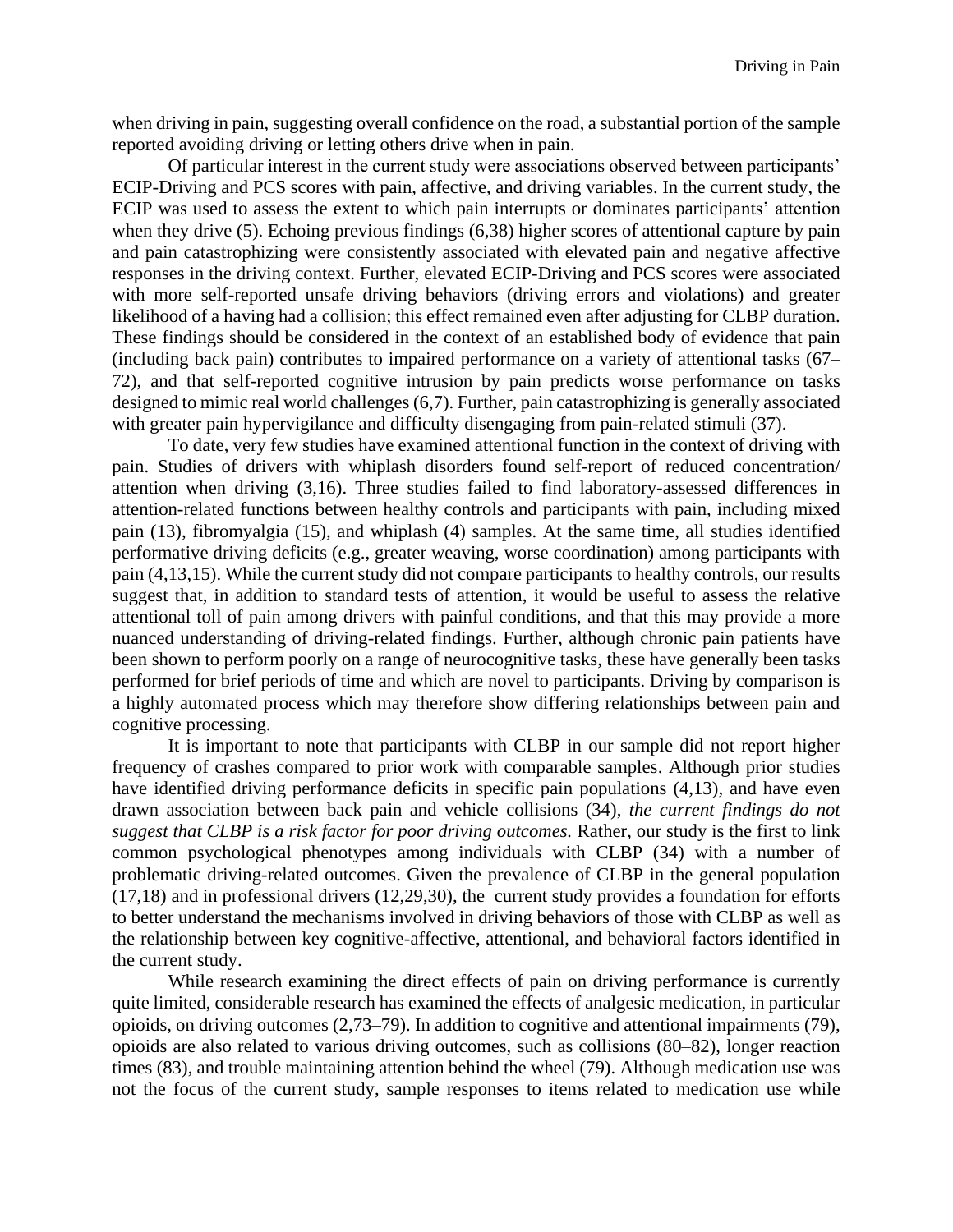driving are worthy of note. Approximately half the sample reported some opioid use and about half reported taking pain medication while driving. More frequent use of medication while driving showed some association with pain intensity, negative affective responses, and attentional capture by pain, as well as more driving errors and violations. Additionally, when controlling for opioid use and pain duration, taking medication while driving was no longer significantly associated with irritability and anxiety while driving in pain as well as letting others drive when in pain. Given extensive inquiry regarding risky/illegal driving behavior, the current study chose not to ask specifically regarding opiate use while driving, choosing to remain more general with respect to medication use. However, given that associations between medication use while driving and some affective responses were no longer statistically significant, there could possibly be a chance that this change was observed because opiates were the medication of choice taken while driving. This question remains pertinent for further study. Further, no causal claims or direction can be asserted regarding medication use and the above outcomes. Rather, combined with self-imposed driving restrictions when in pain (above), our findings point to potentially varied attitudes toward driving and medication use among individuals with CLBP and should be explored in future research.

A clear strength of the current study is that we were able to recruit a representative group of individuals with CLBP which allowed us to examine broad and basic questions with respect to pain during driving. However, the online nature of the data collection also represents a potential limitation, particularly as responses were self-report, with no objective assessment. As a result, responses are subject to potential negative biases (84) and socially desirable responding patterns (85), especially when discussing the possibility of poor driving performance. For example, while DBQ items provided instances of inappropriate driving actions, it is unclear whether participants recognized these as inappropriate or risky (e.g., texting and driving), or whether they even engaged in them. Another possible limitation is the overlapping time windows for study measures, which variably assessed pain-related responses during driving, in general, and in the span of the past week, thus potentially affecting observed correlations. Further, we cannot verify whether all participants reported back pain prior to collision, which was assessed over the past 3 years, and thus report supplementary results which limit the sample to individuals with at minimum 3 years of back pain. While overall relationships between variables do not change, observed loss of statistical significance (i.e., PCS and ECIP scores between individuals with and without collision history) suggest either a lack of power or key role of early injury in the relationship between collision and back pain. Further analysis revealed that PCS and ECIP scores in the collision group were substantially higher for those who had CLBP for less than 3 years than those who had experienced CLBP for more than 3 years, suggesting some sort of heightened awareness for these constructs for those with more recent onset of pain.

Although this study laid groundwork for research considering the role of psychological pain variables in driving performance, many of the results and questions posed in this study, including those suggested above, can more rigorously be addressed within an *experimental context*. For example, studies that actively compare the driving behavior between pain and nonpain groups, controlling strictly for duration of pain, are imperative to gaining a better grasp of the relationships suggested in this study. Possible avenues for objectively measuring participant driving behaviors have been discussed in the literature, with the main two methods being the use of an advanced driving simulator to monitor attentional control and responses to stressful events (2,4,14) or use of real world driving tests to measure the amount of vehicle swerving while on the road (2,13,78). Such studies can objectively capture participant attentional and behavioral performance without the potential bias of subject interpretation or reporting bias to self-report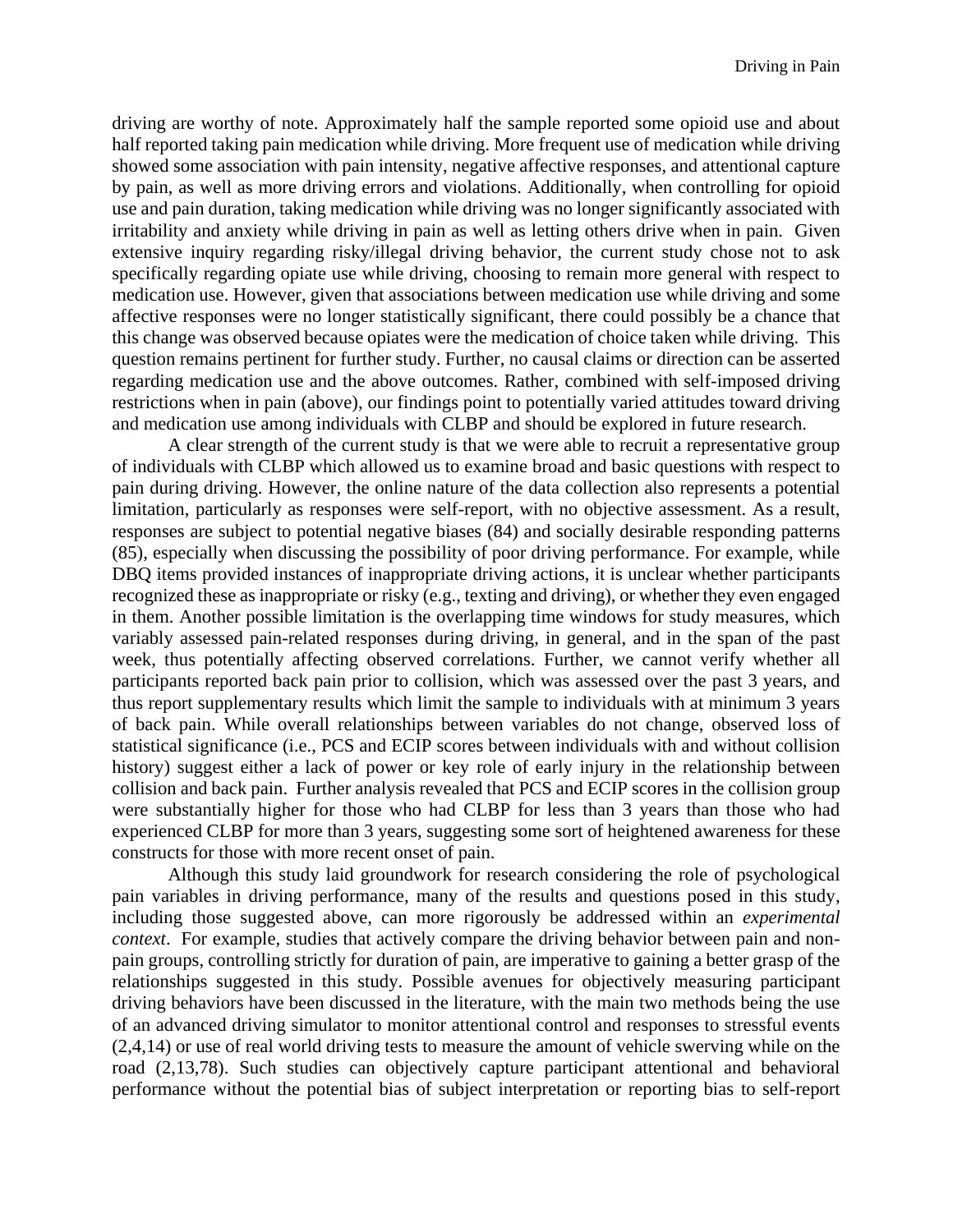questionnaires. Potentially, such experimental work can serve to validate or challenge paper-based responses.

Although causal interpretations cannot be drawn, there are clear clinical implications of the current descriptive findings. As noted above, driving is a critical activity for daily living, be it for attending work, maintaining social relationships, or attending medical appointments. As individuals in pain may have mobility issues which can impair walking or other modes of transport, driving may be even more crucial. The current findings reinforce multiple associations between pain and cognitive-affective variables that have been observed in literature outside the driving context, including pain intensity, anger, inattention, and behavioral disruption. Given that driving is a pervasive, potentially risky behavior that requires some form of cognitive focus and control, the current findings point to a continued need to examine these associations within this specific life context. As part of pain management approaches that facilitate high quality of life and participation, it may be important to consider strategies that address/mitigate pain and pain-related psychological responses behind the wheel, with potentially powerful implications for driving safety.

## **Conclusion**

In conclusion, individuals with CLBP reported significant pain and distress during driving activity, suggesting that the experience of driving with back pain deserves more study and perhaps clinical consideration. Further, our findings suggest that key pain psychological variables, including pain catastrophizing and cognitive/attentional intrusion by pain while driving may be associated with negative emotional responses and problematic driving behavior. The current study is intended to provide a foundation for further scrutiny of this important subject.

## **Author Contributions**

All authors made substantial contributions toward the overall design of the study as well as analyzing data, discussing the content of this manuscript, and reviewing the final draft.

#### **Authors' Statements**

**Research funding:** Authors state no funding involved.

**Conflict of interest:** Authors state no conflict of interest.

**Informed consent:** Informed consent has been obtained from all individuals included in this study. **Ethical approval:** The research conducted within this study was reviewed and approved by the UAB institutional review board.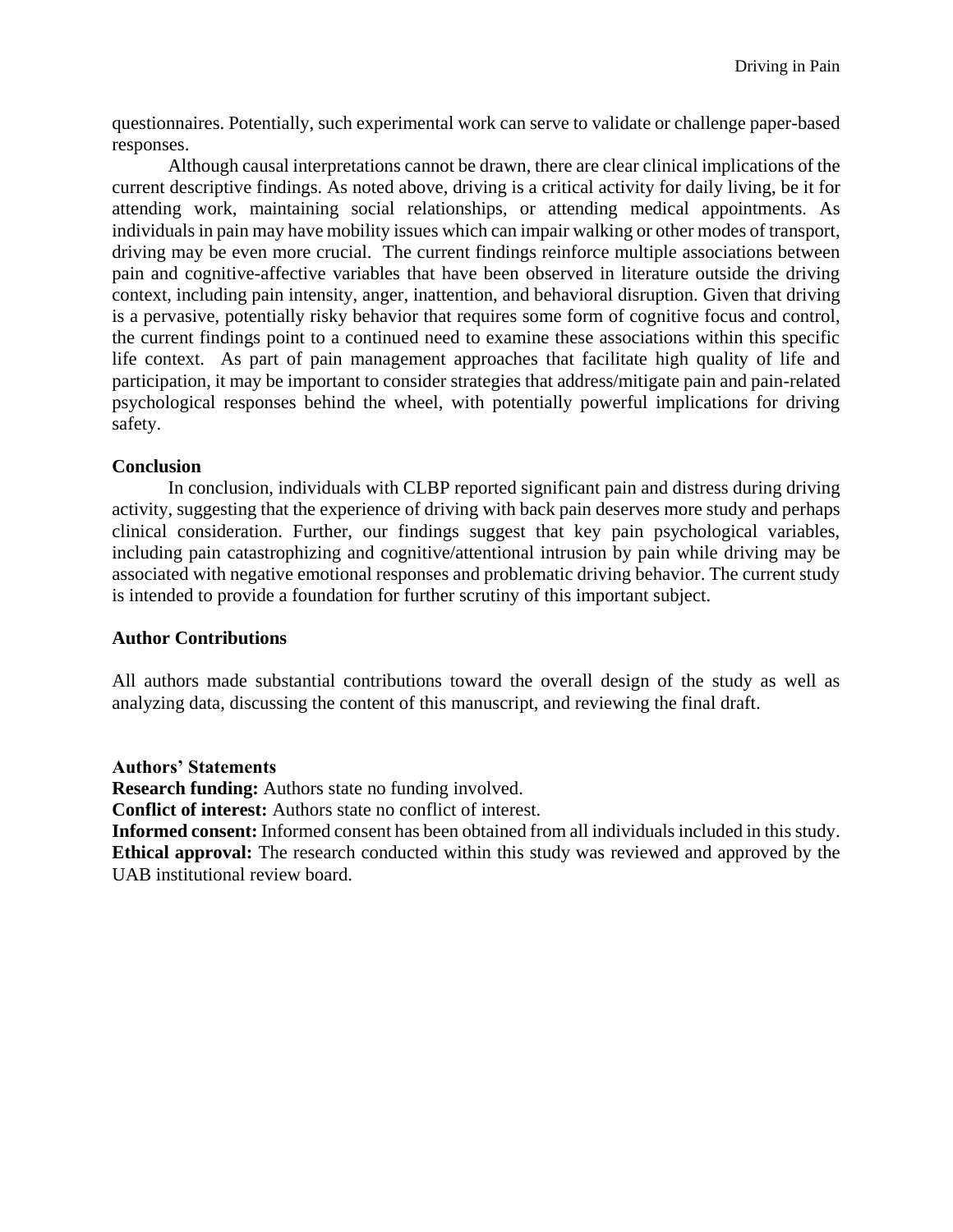## **References**

- 1. Occupational Therapy Practice Framework: Domain & Process 2nd Edition. Am J Occup Ther. 2008 Nov 1;62(6):625–83.
- 2. Ferreira DH, Boland JW, Phillips JL, Lam L, Currow DC. The impact of therapeutic opioid agonists on driving-related psychomotor skills assessed by a driving simulator or an on-road driving task: A systematic review. Palliat Med. 2018 Apr 1;32(4):786–803.
- 3. Takasaki H, Treleaven J, Johnston V, Jull G. Contributions of physical and cognitive impairments to self-reported driving difficulty in chronic whiplash-associated disorders. Spine. 2013 Aug 15;38(18):1554–60.
- 4. Takasaki H, Treleaven J, Johnston V, Rakotonirainy A, Haines A, Jull G. Assessment of drivingrelated performance in chronic whiplash using an advanced driving simulator. Accident Analysis & Prevention. 2013 Nov 1;60:5–14.
- 5. Attridge N, Crombez G, Van Ryckeghem D, Keogh E, Eccleston C. The Experience of Cognitive Intrusion of Pain: scale development and validation. Pain. 2015 Oct;156(10):1978–90.
- 6. Attridge N, Eccleston C, Noonan D, Wainwright E, Keogh E. Headache Impairs Attentional Performance: A Conceptual Replication and Extension. The Journal of Pain. 2017 Jan 1;18(1):29– 41.
- 7. Moore DJ, Law AS. The disruptive effects of pain on multitasking in a virtual errands task. Scandinavian Journal of Pain. 2017;16(1):29–35.
- 8. Van Damme S, Crombez G, Eccleston C. Disengagement from pain: the role of catastrophic thinking about pain: Pain. 2004 Jan;107(1):70–6.
- 9. Van Ryckeghem DML, Crombez G, Goubert L, De Houwer J, Onraedt T, Van Damme S. The predictive value of attentional bias towards pain-related information in chronic pain patients: A diary study. PAIN®. 2013 Mar 1;154(3):468–75.
- 10. Fan A, Wilson KG, Acharya M, Cranney A, Buenger U, Marshall S. Self-Reported Issues With Driving in Patients With Chronic Pain. PM&R. 2012 Feb 1;4(2):87–95.
- 11. Fibromyalgia and the Risk of a Subsequent Motor Vehicle Crash | The Journal of Rheumatology [Internet]. [cited 2019 May 6]. Available from: http://www.jrheum.org/content/42/8/1502.short?casa\_token=UQR23YpLIXMAAAAA:U\_FF\_6uLrQ s2wJ69UIgEqaz5oX7U1KAhdJxkT2JRE7c1V2Swh8Tzgm2MMnG7lgByxaQqGBVCGg
- 12. Jadhav AV. Comparative cross-sectional study for understanding the burden of low back pain among public bus transport drivers. Indian J Occup Environ Med. 2016;20(1):26–30.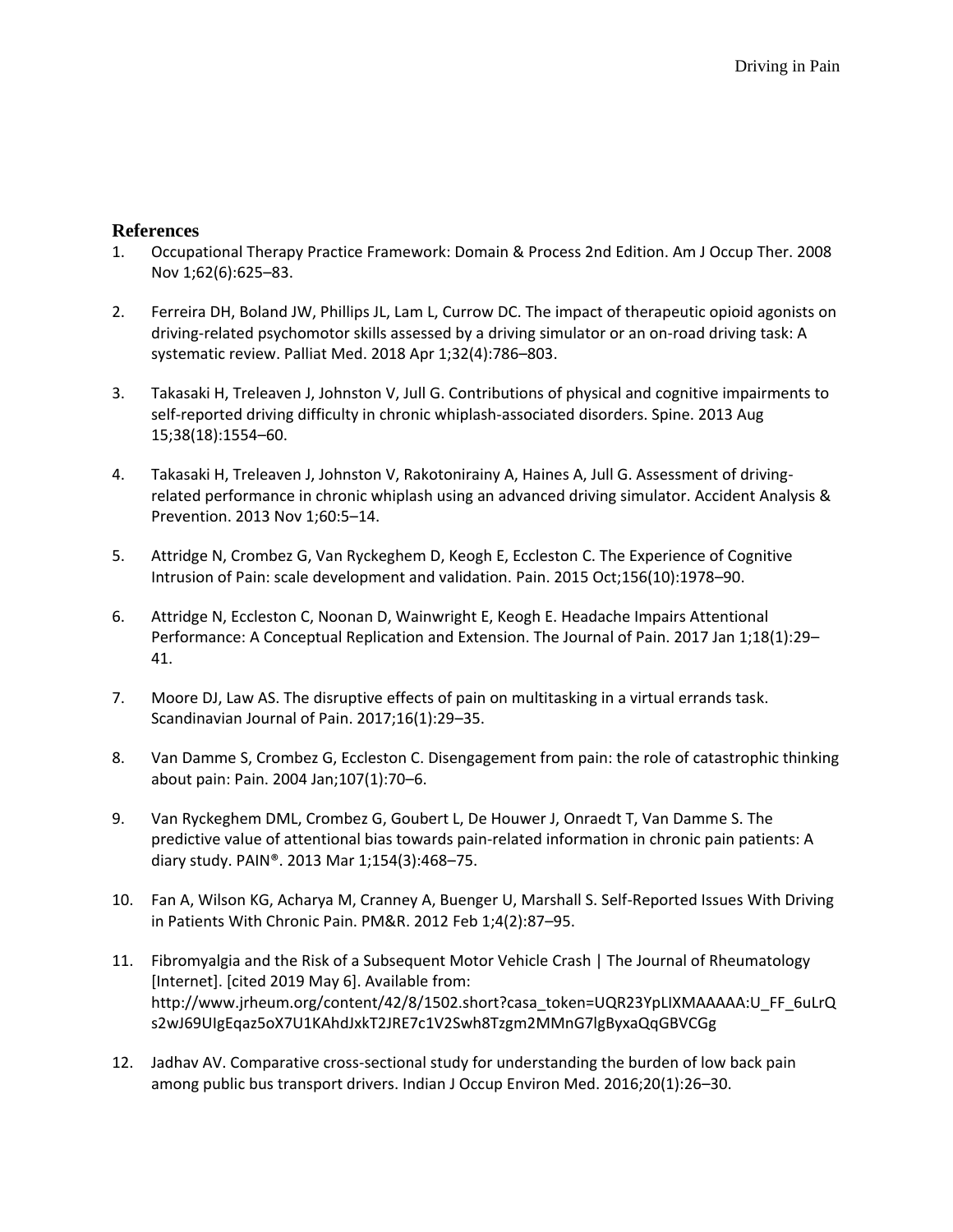- 13. Veldhuijzen DS, van Wijck AJM, Wille F, Verster JC, Kenemans JL, Kalkman CJ, et al. Effect of chronic nonmalignant pain on highway driving performance: Pain. 2006 May;122(1):28–35.
- 14. Nilsen HK, Landrø NI, Kaasa S, Jenssen GD, Fayers P, Borchgrevink PC. Driving functions in a video simulator in chronic non-malignant pain patients using and not using codeine. European Journal of Pain. 2011 Apr 1;15(4):409–15.
- 15. Shmygalev S, Dagtekin O, Gerbershagen HJ, Marcus H, Jübner M, Sabatowski R, et al. Assessing Cognitive and Psychomotor Performance in Patients with Fibromyalgia Syndrome. Pain Ther. 2014 Dec;3(2):85–101.
- 16. Takasaki H, Johnston V, Treleaven J, Pereira M, Jull G. Driving With a Chronic Whiplash-Associated Disorder: A Review of Patients' Perspectives. Archives of Physical Medicine and Rehabilitation. 2011 Jan 1;92(1):106–10.
- 17. Courtney-Long EA, Carroll DD, Zhang QC, Stevens AC, Griffin S, Armour BS, et al. Prevalence of Disability and Disability Type Among Adults — United States, 2013. 2015;64(29):32.
- 18. Deyo RA, Dworkin SF, Amtmann D, Andersson G, Borenstein D, Carragee E, et al. Focus article report of the NIH task force on research standards for chronic low back pain. Clin J Pain. 2014;30(8):701–12.
- 19. Ricci JA, Stewart WF, Chee E, Leotta C, Foley K, Hochberg MC. Back Pain Exacerbations and Lost Productive Time Costs in United States Workers: Spine. 2006 Dec;31(26):3052–60.
- 20. Stewart WF, Ricci JA, Chee E, Morganstein D, Lipton R. Lost Productive Time and Cost Due to Common Pain Conditions in the US Workforce. JAMA. 2003 Nov 12;290(18):2443–54.
- 21. Garbi M de OSS, Hortense P, Gomez RRF, Silva T de CR da, Castanho ACF, Sousa FAEF, et al. Pain intensity, disability and depression in individuals with chronic back pain. Revista Latino-Americana de Enfermagem. 2014 Aug;22(4):569–75.
- 22. Stefane T, Santos AM dos, Marinovic A, Hortense P. Chronic low back pain: pain intensity, disability and quality of life. Acta Paulista de Enfermagem. 2013;26(1):14–20.
- 23. Strunin L, Boden LI. Family consequences of chronic back pain. Social Science & Medicine. 2004 Apr 1;58(7):1385–93.
- 24. Atkinson JH, Slater MA, Patterson TL, Grant I, Garfin SR. Prevalence, onset, and risk of psychiatric disorders in men with chronic low back pain: a controlled study. Pain. 1991 May 1;45(2):111–21.
- 25. Carroll LJ, Cassidy JD, Côté P. Depression as a risk factor for onset of an episode of troublesome neck and low back pain. Pain. 2004 Jan 1;107(1):134–9.
- 26. Currie SR, Wang J. Chronic back pain and major depression in the general Canadian population. Pain. 2004 Jan 1;107(1):54–60.
- 27. Currie SR, Wang J. More data on major depression as an antecedent risk factor for first onset of chronic back pain. Psychological Medicine. 2005 Sep;35(9):1275–82.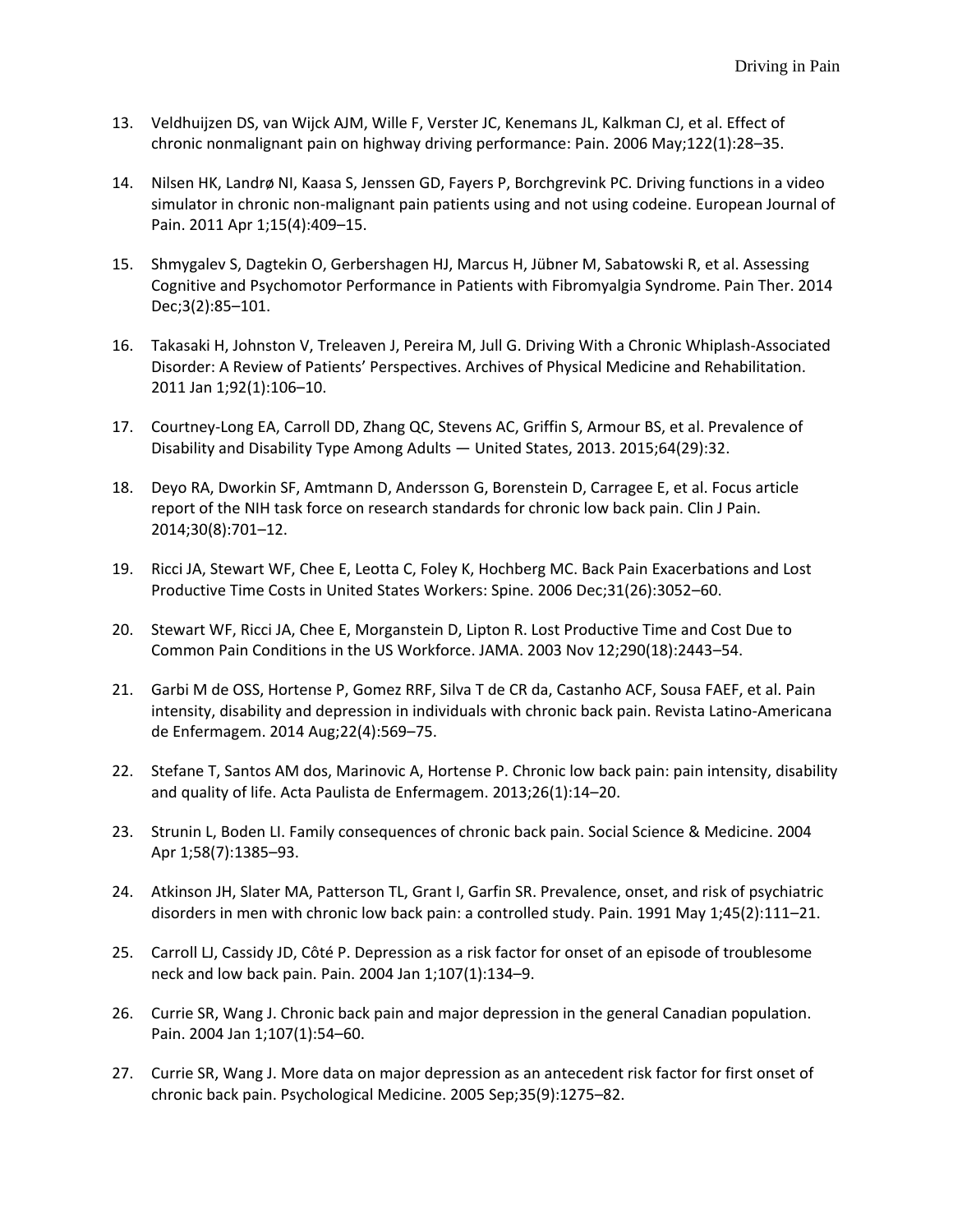- 28. Krishnan KRR, France RD, Pelton S, McCann UD, Davidson J, Urban BJ. Chronic pain and depression. II. Symptoms of anxiety in chronic low back pain patients and their relationship to subtypes of depression. Pain. 1985 Jul 1;22(3):289–94.
- 29. Mozafari A, Vahedian M, Mohebi S, Najafi M. Work-related musculoskeletal disorders in truck drivers and official workers. Acta Med Iran. 2015 Jul;53(7):432–8.
- 30. Burgel BJ, Elshatarat RA. Psychosocial work factors and low back pain in taxi drivers. Am J Ind Med. 2017 Aug 1;60(8):734–46.
- 31. Kresal F, Roblek V, Jerman A, Meško M. Lower back pain and absenteeism among professional public transport drivers. International Journal of Occupational Safety and Ergonomics. 2015 Apr 3;21(2):166–72.
- 32. Mendelek F, Kheir RB, Caby I, Thevenon A, Pelayo P. On the quantitative relationships between individual/occupational risk factors and low back pain prevalence using nonparametric approaches. Joint Bone Spine. 2011 Dec 1;78(6):619–24.
- 33. Hu PS, Trumble DA, Foley DJ, Eberhard JW, Wallace RB. Crash risks of older drivers: a panel data analysis. Accident Analysis & Prevention. 1998 Sep 1;30(5):569–81.
- 34. Thiese MS, Ott U, Robbins R, Effiong A, Murtaugh M, Lemke MR, et al. Factors Associated With Truck Crashes in a Large Cross Section of Commercial Motor Vehicle Drivers: Journal of Occupational and Environmental Medicine. 2015 Oct;57(10):1098–106.
- 35. Sullivan MJL, Bishop SR, Pivik J. The Pain Catastrophizing Scale: Development and Validation. Psychological Assessment. 1995 Dec 1;7(4):524–32.
- 36. Alhowimel A, AlOtaibi M, Radford K, Coulson N. Psychosocial factors associated with change in pain and disability outcomes in chronic low back pain patients treated by physiotherapist: A systematic review. SAGE Open Medicine. 2018 Jan 1;6:2050312118757387.
- 37. Vancleef LMG, Peters ML. Pain catastrophizing, but not injury/illness sensitivity or anxiety sensitivity, enhances attentional interference by pain. J Pain. 2006 Jan;7(1):23–30.
- 38. Talaei-Khoei M, Ogink PT, Jha R, Ring D, Chen N, Vranceanu A-M. Cognitive intrusion of pain and catastrophic thinking independently explain interference of pain in the activities of daily living. Journal of Psychiatric Research. 2017 Aug 1;91:156–63.
- 39. Attridge N, Noonan D, Eccleston C, Keogh E. The disruptive effects of pain on n-back task performance in a large general population sample. Pain. 2015 Oct;156(10):1885–91.
- 40. Jaya ES, Hillmann TE, Reininger KM, Gollwitzer A, Lincoln TM. Loneliness and Psychotic Symptoms: The Mediating Role of Depression. Cogn Ther Res. 2017 Feb 1;41(1):106–16.
- 41. Shapiro DN, Chandler J, Mueller PA. Using Mechanical Turk to Study Clinical Populations: Clinical Psychological Science [Internet]. 2013 Jan 31 [cited 2020 Jun 24]; Available from: https://journals.sagepub.com/doi/10.1177/2167702612469015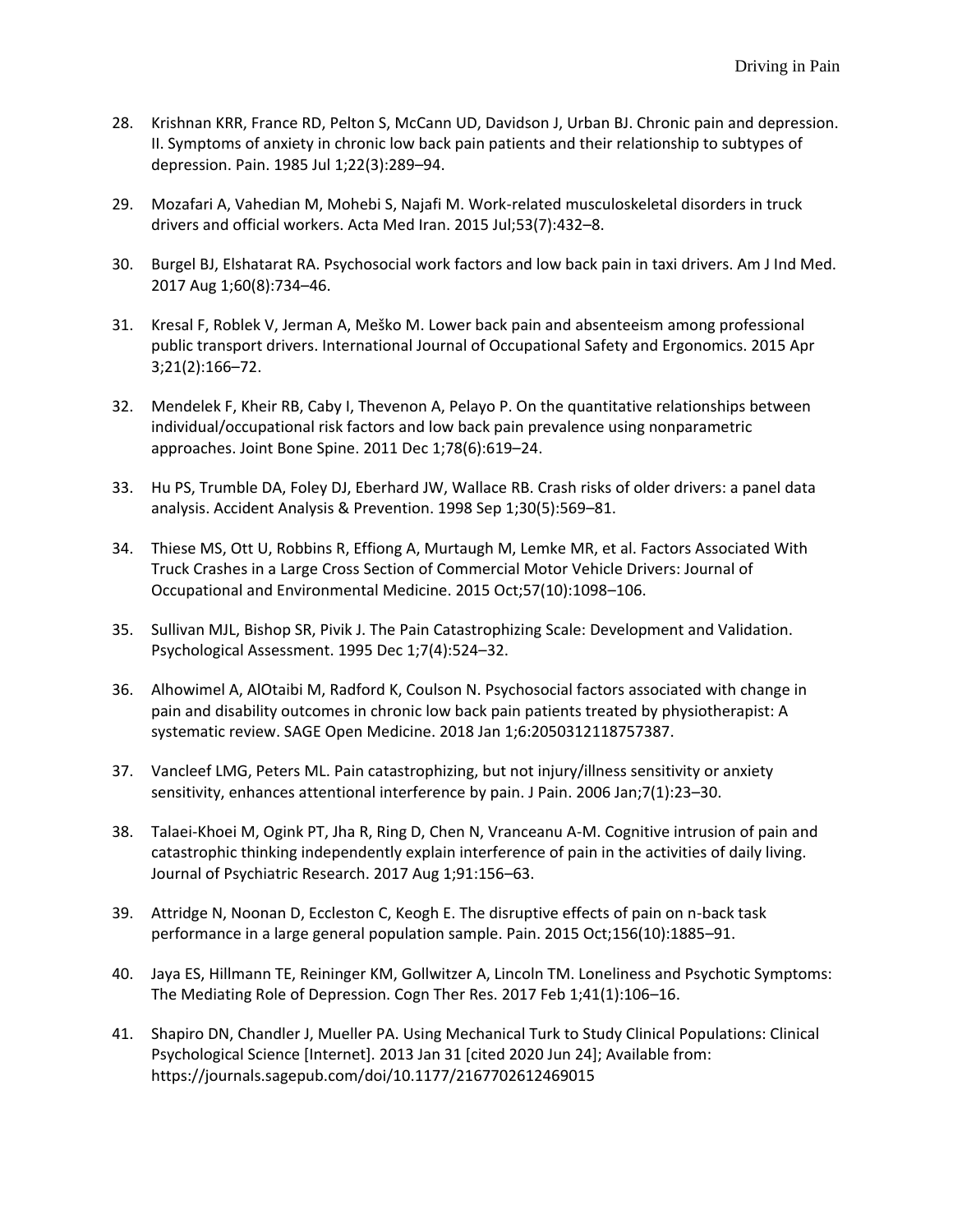- 42. Tait RC, Chibnall JT, Krause S. The Pain Disability Index: psychometric properties. Pain. 1990 Feb;40(2):171–82.
- 43. Reason J, Manstead A, Stradling S, Baxter J, Campbell K. Errors and violations on the roads: a real distinction? Ergonomics. 1990 Nov;33(10–11):1315–32.
- 44. Owsley C, Stalvey B, Wells J, Sloane ME. Older drivers and cataract: driving habits and crash risk. J Gerontol A Biol Sci Med Sci. 1999 Apr;54(4):M203-211.
- 45. American Driving Survey, 2014 2017 [Internet]. AAA Foundation. 2019 [cited 2019 May 24]. Available from: https://aaafoundation.org/american-driving-survey-2014-2017/
- 46. Donmez B, Mehler A, Lee J, Mehler B, Reimer B. The Relation Between the Driver Behavior Questionnaire, Demographics, and Driving History. In 2017.
- 47. Fatality Facts 2017: Gender [Internet]. IIHS-HLDI crash testing and highway safety. [cited 2019 Aug 13]. Available from: https://www.iihs.org/topics/fatality-statistics/detail/gender
- 48. Zhao N, Mehler B, Reimer B, D'Ambrosio LA, Mehler A, Coughlin JF. An investigation of the relationship between the driving behavior questionnaire and objective measures of highway driving behavior. Transportation Research Part F: Traffic Psychology and Behaviour. 2012 Nov 1;15(6):676–85.
- 49. Castro-Sánchez AM, Lara-Palomo IC, Matarán- Peñarrocha GA, Fernández-Sánchez M, Sánchez-Labraca N, Arroyo-Morales M. Kinesio Taping reduces disability and pain slightly in chronic nonspecific low back pain: a randomised trial. Journal of Physiotherapy. 2012 Jun 1;58(2):89–95.
- 50. Grönblad M, Järvinen E, Hurri H, Hupli M, Karaharju EO. Relationship of the Pain Disability Index (PDI) and the Oswestry Disability Questionnaire (ODQ) with three dynamic physical tests in a group of patients with chronic low-back and leg pain. Clin J Pain. 1994 Sep;10(3):197–203.
- 51. Smeets RJEM, Vlaeyen JWS, Kester ADM, Knottnerus JA. Reduction of Pain Catastrophizing Mediates the Outcome of Both Physical and Cognitive-Behavioral Treatment in Chronic Low Back Pain. The Journal of Pain. 2006 Apr 1;7(4):261–71.
- 52. Soer R, Reneman MF, Vroomen PCAJ, Stegeman P, Coppes MH. Responsiveness and Minimal Clinically Important Change of the Pain Disability Index in Patients With Chronic Back Pain. Spine. 2012 Apr 15;37(8):711.
- 53. Turner JA, Anderson ML, Balderson BH, Cook AJ, Sherman KJ, Cherkin DC. Mindfulness-based stress reduction and cognitive-behavioral therapy for chronic low back pain: similar effects on mindfulness, catastrophizing, self-efficacy, and acceptance in a randomized controlled trial. Pain. 2016 Nov;157(11):2434–44.
- 54. de Winter JCF, Dodou D. The Driver Behaviour Questionnaire as a predictor of accidents: a metaanalysis. J Safety Res. 2010 Dec;41(6):463–70.
- 55. Berkowitz L. On the formation and regulation of anger and aggression. A cognitiveneoassociationistic analysis. Am Psychol. 1990 Apr;45(4):494–503.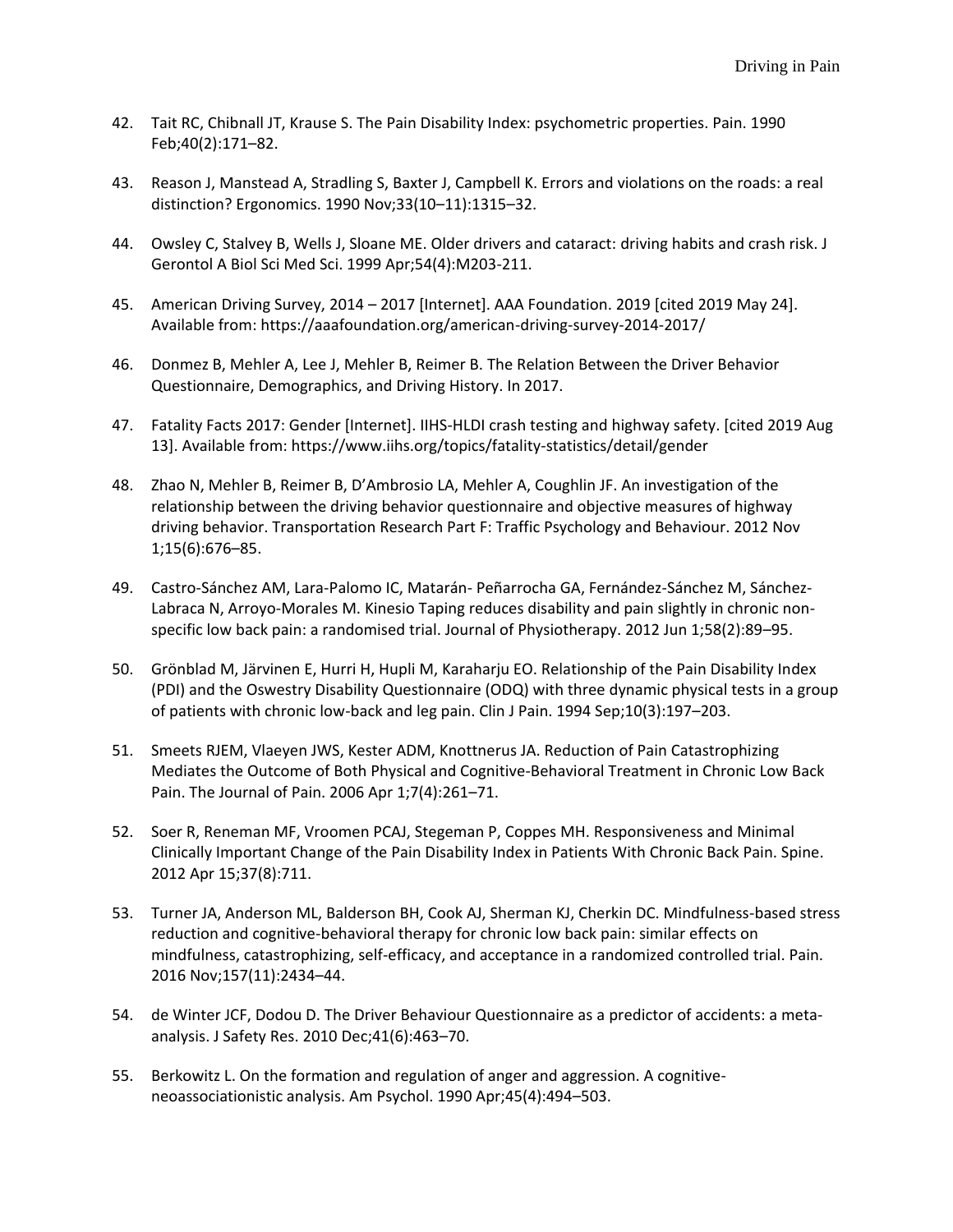- 56. Bruehl S, Burns JW, Chung OY, Chont M. Pain-related effects of trait anger expression: neural substrates and the role of endogenous opioid mechanisms. Neurosci Biobehav Rev. 2009 Mar;33(3):475–91.
- 57. Burns JW, Quartana P, Bruehl S. Anger Suppression and Subsequent Pain Behaviors among Chronic Low Back Pain Patients: Moderating Effects of Anger Regulation Style. Ann Behav Med. 2011 Aug;42(1):42–54.
- 58. Burns JW, Quartana PJ, Bruehl S. Anger inhibition and pain: conceptualizations, evidence and new directions. J Behav Med. 2008 Jun;31(3):259–79.
- 59. Fernandez E, Wasan A. The Anger of Pain Sufferers: Attributions to Agents and Appraisals of Wrongdoings. In: International Handbook of Anger [Internet]. Springer, New York, NY; 2010 [cited 2018 Mar 16]. p. 449–64. Available from: https://link.springer.com/chapter/10.1007/978-0-387- 89676-2\_26
- 60. Okifuji A, Turk DC, Curran SL. Anger in chronic pain: Investigations of anger targets and intensity. Journal of Psychosomatic Research. 1999 Jul 1;47(1):1–12.
- 61. Deffenbacher JL, Lynch RS, Oetting ER, Yingling DA. Driving anger: correlates and a test of statetrait theory. Personality and Individual Differences. 2001 Dec 1;31(8):1321–31.
- 62. Deffenbacher JL, Stephens AN, Sullman MJM. Driving anger as a psychological construct: Twenty years of research using the Driving Anger Scale. Transportation Research Part F: Traffic Psychology and Behaviour. 2016 Oct 1;42:236–47.
- 63. González-Iglesias B, Gómez-Fraguela JA, Luengo-Martín MÁ. Driving anger and traffic violations: Gender differences. Transportation Research Part F: Traffic Psychology and Behaviour. 2012 Jul 1;15(4):404–12.
- 64. Underwood G, Chapman P, Wright S, Crundall D. Anger while driving. Transportation Research Part F: Traffic Psychology and Behaviour. 1999 Mar 1;2(1):55–68.
- 65. Zhang T, Chan AHS. The association between driving anger and driving outcomes: A meta-analysis of evidence from the past twenty years. Accident Analysis & Prevention. 2016 May 1;90:50–62.
- 66. Greenwood KA, Thurston R, Rumble M, Waters SJ, Keefe FJ. Anger and persistent pain: current status and future directions. Pain. 2003 May;103(1–2):1–5.
- 67. Crombez G, Eccleston C, Baeyens F, Eelen P. Attentional disruption is enhanced by the threat of pain. Behav Res Ther. 1998 Feb;36(2):195–204.
- 68. Eccleston C, Crombez G. Pain demands attention: a cognitive-affective model of the interruptive function of pain. Psychol Bull. 1999 May;125(3):356–66.
- 69. Keogh E, Cavill R, Moore DJ, Eccleston C. The effects of menstrual-related pain on attentional interference. Pain. 2014 Apr;155(4):821–7.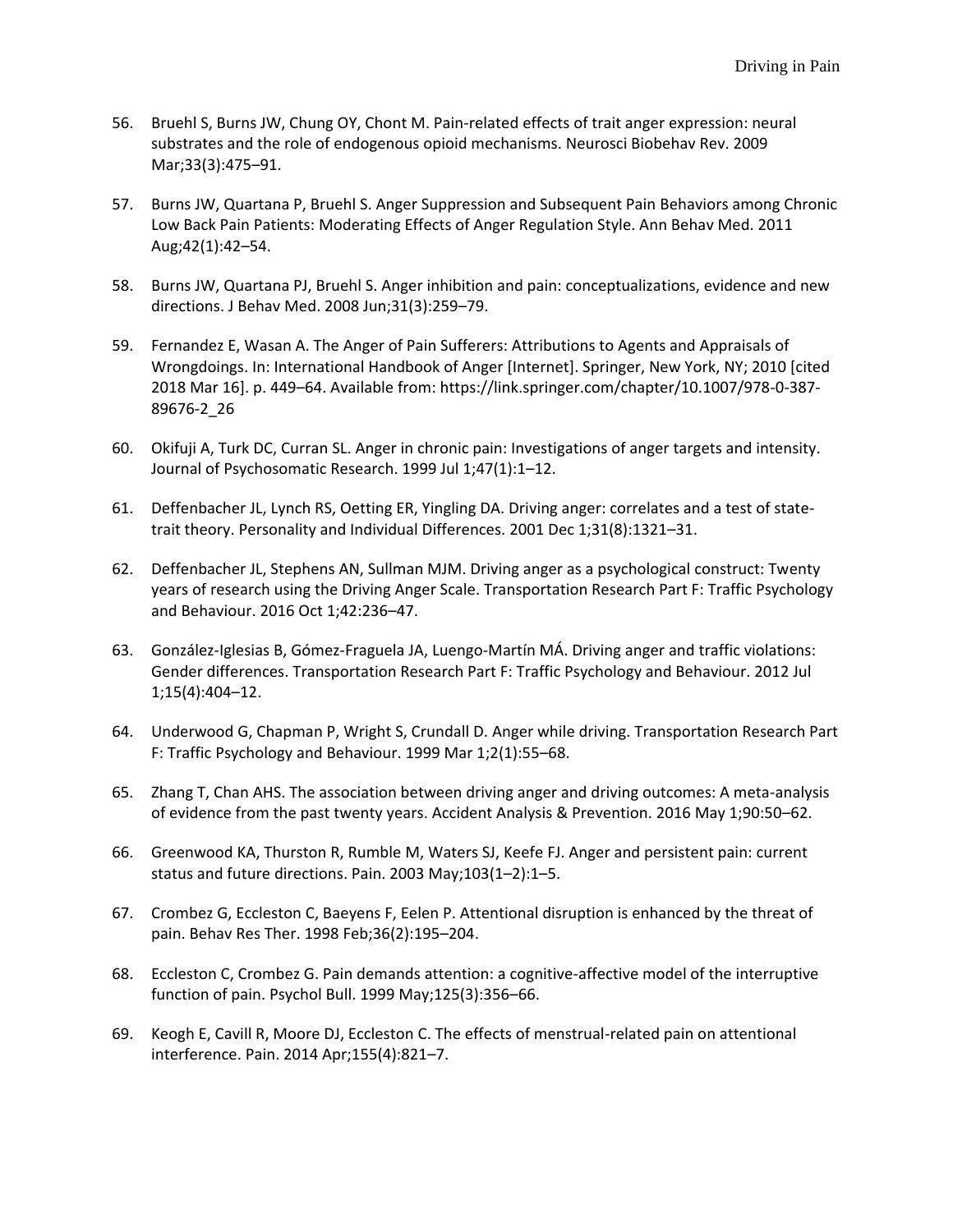- 70. Moore DJ, Keogh E, Eccleston C. Headache impairs attentional performance. Pain. 2013 Sep;154(9):1840–5.
- 71. Moore DJ, Keogh E, Eccleston C. The effect of threat on attentional interruption by pain. PAIN. 2013 Jan;154(1):82.
- 72. Moore DJ, Keogh E, Eccleston C. The interruptive effect of pain on attention. Q J Exp Psychol (Hove). 2012;65(3):565–86.
- 73. Dassanayake T, Michie P, Carter G, Jones A. Effects of benzodiazepines, antidepressants and opioids on driving: a systematic review and meta-analysis of epidemiological and experimental evidence. Drug Saf. 2011 Feb 1;34(2):125–56.
- 74. Duren M, Ehsani J, Grant B, Fowler D. Geographic variation and trends in opioid-involved crash deaths in Maryland: 2006–2017. Accident Analysis & Prevention. 2019 Apr 1;125:1–6.
- 75. Galski T, Williams JB, Ehle HT. Effects of Opioids on Driving Ability. Journal of Pain and Symptom Management. 2000 Mar 1;19(3):200–8.
- 76. Leung SY. Benzodiazepines, opioids and driving: an overview of the experimental research. Drug Alcohol Rev. 2011 May;30(3):281–6.
- 77. Li G, Chihuri S. Prescription opioids, alcohol and fatal motor vehicle crashes: a population-based case-control study. Injury Epidemiology. 2019 Mar 25;6(1):11.
- 78. Schumacher MB, Jongen S, Knoche A, Petzke F, Vuurman EF, Vollrath M, et al. Effect of chronic opioid therapy on actual driving performance in non-cancer pain patients. Psychopharmacology. 2017 Mar 1;234(6):989–99.
- 79. Strand MC, Vindenes V, Gjerde H, Mørland JG, Ramaekers JG. A clinical trial on the acute effects of methadone and buprenorphine on actual driving and cognitive function of healthy volunteers. British Journal of Clinical Pharmacology. 2019;85(2):442–53.
- 80. Bachs L, Engeland A, Mørland J, Skurtveit S. The Risk of Motor Vehicle Accidents Involving Drivers With Prescriptions for Codeine or Tramadol. Clin Pharmacol Ther. 2009 Jun;85(6):596–9.
- 81. Chihuri S, Li G. Use of Prescription Opioids and Initiation of Fatal 2-Vehicle Crashes. JAMA Netw Open. 2019 Feb 1;2(2):e188081–e188081.
- 82. Chihuri S, Li G. Use of prescription opioids and motor vehicle crashes: A meta analysis. Accident Analysis & Prevention. 2017 Dec 1;109:123–31.
- 83. Schindler S-D, Ortner R, Peternell A, Eder H, Opgenoorth E, Fischer G. Maintenance therapy with synthetic opioids and driving aptitude. Eur Addict Res. 2004;10(2):80–7.
- 84. Greve KW, Bianchini KJ. Setting empirical cut-offs on psychometric indicators of negative response bias: a methodological commentary with recommendations. Arch Clin Neuropsychol. 2004 Jun 1;19(4):533–41.